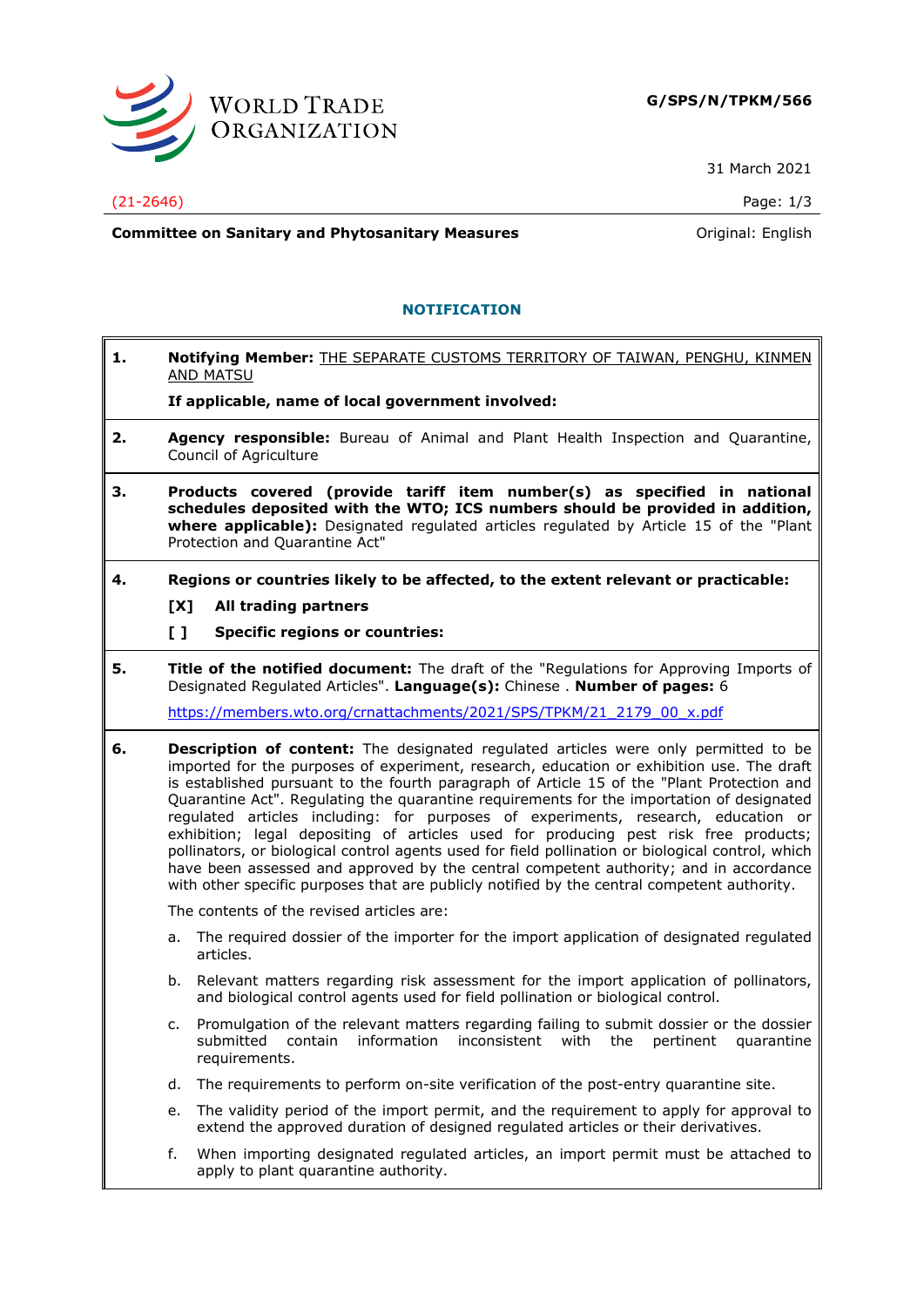|     | g.                                                                                                                                                                                                                                                                                                                                                                                                                                            | The requirements for sharing and re-sharing of designed regulated articles or their<br>derivatives to users during approved usage period.                                                                                                                         |
|-----|-----------------------------------------------------------------------------------------------------------------------------------------------------------------------------------------------------------------------------------------------------------------------------------------------------------------------------------------------------------------------------------------------------------------------------------------------|-------------------------------------------------------------------------------------------------------------------------------------------------------------------------------------------------------------------------------------------------------------------|
|     | h.                                                                                                                                                                                                                                                                                                                                                                                                                                            | The safety control measures after the designated regulated articles or their derivatives<br>are approved for import or sharing.                                                                                                                                   |
|     | i.                                                                                                                                                                                                                                                                                                                                                                                                                                            | The requirements for dispatching inspectors to inspect the control status of post-entry<br>quarantine site and the occurrence of pests.                                                                                                                           |
|     | j.                                                                                                                                                                                                                                                                                                                                                                                                                                            | The measures that shall be taken in cases of designated regulated articles and their<br>derivatives upon the expiration date, end of use, or violation of the safety measures.                                                                                    |
|     | k.                                                                                                                                                                                                                                                                                                                                                                                                                                            | The reference numbers of the import permits shall be included in the pertinent reports<br>or written work of importer or user.                                                                                                                                    |
| 7.  | Objective and rationale: [ ] food safety, [ ] animal health, [X] plant protection,<br>[ ] protect humans from animal/plant pest or disease, [X] protect territory from<br>other damage from pests.                                                                                                                                                                                                                                            |                                                                                                                                                                                                                                                                   |
| 8.  | Is there a relevant international standard? If so, identify the standard:                                                                                                                                                                                                                                                                                                                                                                     |                                                                                                                                                                                                                                                                   |
|     | L J                                                                                                                                                                                                                                                                                                                                                                                                                                           | Codex Alimentarius Commission (e.g. title or serial number of Codex<br>standard or related text):                                                                                                                                                                 |
|     | $\begin{smallmatrix} 1 \end{smallmatrix}$                                                                                                                                                                                                                                                                                                                                                                                                     | World Organization for Animal Health (OIE) (e.g. Terrestrial or Aquatic<br>Animal Health Code, chapter number):                                                                                                                                                   |
|     | [X]                                                                                                                                                                                                                                                                                                                                                                                                                                           | International Plant Protection Convention (e.g. ISPM number): ISPM No. 1,<br>2 and 34                                                                                                                                                                             |
|     | $\mathbf{L}$                                                                                                                                                                                                                                                                                                                                                                                                                                  | <b>None</b>                                                                                                                                                                                                                                                       |
|     | Does this proposed regulation conform to the relevant international standard?                                                                                                                                                                                                                                                                                                                                                                 |                                                                                                                                                                                                                                                                   |
|     | [X] Yes [ ] No                                                                                                                                                                                                                                                                                                                                                                                                                                |                                                                                                                                                                                                                                                                   |
|     | If no, describe, whenever possible, how and why it deviates from the<br>international standard:                                                                                                                                                                                                                                                                                                                                               |                                                                                                                                                                                                                                                                   |
| 9.  | Other relevant documents and language(s) in which these are available:<br>The draft amendment of the "Regulations for Approving Imports<br>of Designated<br>Plant Regulated Articles" (Announcement of Council of Agriculture,<br>Nong Fang<br>- Zi<br>No. 1101493244A<br>on $12$<br>March<br>dated<br>2021)<br>can<br>found<br>be<br>at:<br>https://www.coa.gov.tw/theme_data.php?theme=publication&id=5219<br>(available<br>in.<br>Chinese) |                                                                                                                                                                                                                                                                   |
| 10. | Proposed date of adoption (dd/mm/yy): To be determined.                                                                                                                                                                                                                                                                                                                                                                                       |                                                                                                                                                                                                                                                                   |
|     |                                                                                                                                                                                                                                                                                                                                                                                                                                               | Proposed date of publication (dd/mm/yy): To be determined.                                                                                                                                                                                                        |
| 11. | Proposed date of entry into force: [ ] Six months from date of publication, and/or<br>(dd/mm/yy): To be determined.                                                                                                                                                                                                                                                                                                                           |                                                                                                                                                                                                                                                                   |
|     | []                                                                                                                                                                                                                                                                                                                                                                                                                                            | <b>Trade facilitating measure</b>                                                                                                                                                                                                                                 |
| 12. | Final date for comments: [X] Sixty days from the date of circulation of the<br>notification and/or (dd/mm/yy): 30 May 2021                                                                                                                                                                                                                                                                                                                    |                                                                                                                                                                                                                                                                   |
|     | Agency or authority designated to handle comments: [ ] National Notification<br>Authority, [X] National Enquiry Point. Address, fax number and e-mail address (if<br>available) of other body:                                                                                                                                                                                                                                                |                                                                                                                                                                                                                                                                   |
|     |                                                                                                                                                                                                                                                                                                                                                                                                                                               | Bureau of Animal and Plant Health Inspection and Quarantine, Council of Agriculture<br>9F, No.100, Sec. 2, Heping W. Rd., Zhongzheng Dist., Taipei City, 10070, Taiwan<br>Tel: +(886) 2 3343 2091<br>Fax: +(886) 2 2332 2200<br>E-mail: wtosps@mail.baphiq.gov.tw |